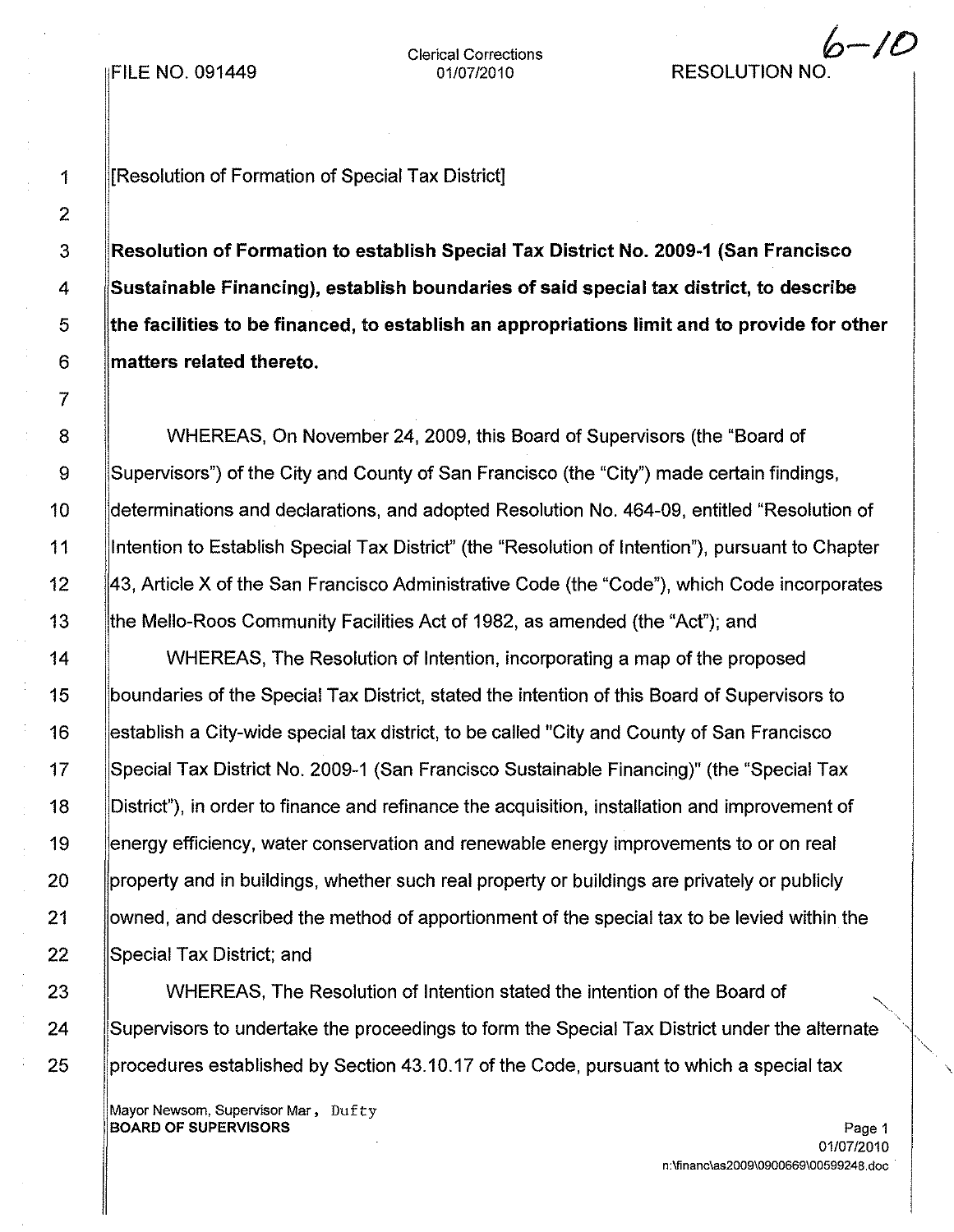1 district may initially consist solely of territory proposed for annexation to **the special tax** 2 district in the future, with the condition that a parcel or parcels within that territory may be 3 annexed to the special tax district and subjected to the special tax only with the unanimous 4 approval of the owner or owners of such parcel or parcels at the time that such parcel or those 5 parcels are annexed or in compliance with other procedures established by the Code; and

6 WHEREAS, On January 12, 2010, this Board of Supervisors held a noticed public 7 hearing as required by the Code and the Resolution of Intention relating to the proposed 8 **formation of the Special Tax District; and** 

9 WHEREAS, At the hearing all interested persons desiring to be heard on all matters 10 pertaining to the formation of the Special Tax District, the facilities to be financed by the 11 Special Tax District and the levy of a special tax on property annexed to the Special Tax 12 District were heard and a full and fair hearing was held; and

13 **WHEREAS, At the hearing evidence was presented to this Board of Supervisors on the** 14 matters before it, including a report caused to be prepared by the Director of the Office of 15 Public Finance (the "Report") as to the facilities to be provided through the Special Tax District 16 and the costs thereof, a copy of which is on file with the Clerk of the Board of Supervisors in 17 **File No.** 091449, and this Board of Supervisors at the conclusion of said hearing is fully 18 **advised in the premises; and** 

19 **WHEREAS, Written protests with respect to the formation of the Special Tax District,** 20 Ithe furnishing of specified types of facilities and the method of apportionment of the special 21 thaxes have not been filed with the Clerk of the Board of Supervisors by 50% or more of the 22 linegistered voters residing within the territory proposed to be annexed to the Special Tax 23 **District in the future, or by the owners of one-half or more of the area of land proposed to be** 24 annexed in the future; now, therefore, be it

25 **RESOLVED, That the foregoing recitals are true and correct; and, be it** 

Mayor Newsom, Supervisor Mar **BOARD OF SUPERVISORS** Page 2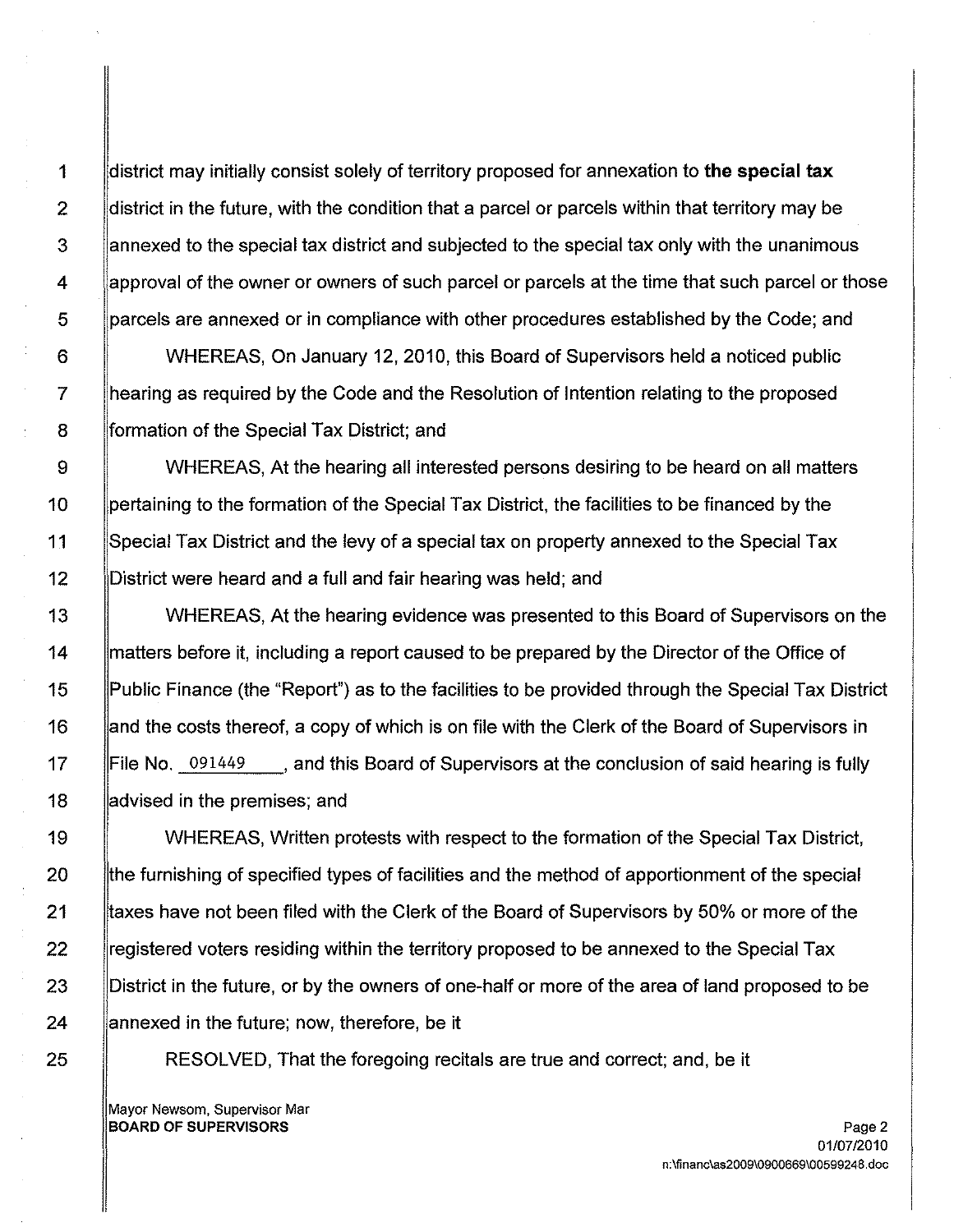1 FURTHER RESOLVED, That neither the proposed establishment of the Special Tax 2 **District, the extent of the Special Tax District nor the furnishing of the specified Facilities has** 3 been precluded by majority protest pursuant to Section 43.10.17 of the Code; and, be it

4 FURTHER RESOLVED, That all prior proceedings taken by this Board of Supervisors 5 | in connection with the establishment of the Special Tax District and the levy of a special tax 6 **I** Itherein have been duly considered and are hereby found and determined to be valid and in 7 Conformity with the Code; and, be it

8 **FURTHER RESOLVED.** That the Special Tax District to be designated "City and 9 County of San Francisco Special Tax District No. 2009-1 (San Francisco Sustainable 10 Financing)," is hereby established pursuant to the Code; and, be it

11 | FURTHER RESOLVED, That the boundaries of the Special Tax District, as set forth in 12 the map of the Special Tax District recorded in the City and County of San Francisco 13 Recorder's Office on December 7, 2009, at 1:01 p.m., as Document 2009-1882362-00, are 14 hereby approved, are incorporated herein by reference and shall be the boundaries of the 15 Special Tax District, and that the Special Tax District shall initially consist solely of territory 16 proposed for annexation to the Special Tax District in the future, with the condition that a 17 **parcel or parcels within that territory may be annexed to the Special Tax District and subjected** 18 b to a special tax only with the unanimous approval of the owner or owners of such parcel or 19 **parcels at the time that such parcel or those parcels are annexed or in compliance with other** 20 procedures established by the Code; and, be it

21 FURTHER RESOLVED, That the type of facilities proposed to be financed by the 22 Special Tax District and pursuant to the Code shall consist of those items listed in Exhibit A 23 hereto and by this reference incorporated herein (the "Facilities"); and, be it

24 **FURTHER RESOLVED, That except to the extent that funds are otherwise available,** 25 the City will levy a special tax (the "Special Tax") to pay directly for the Facilities, to pay the

Mayor Newsom, Supervisor Mar **BOARD OF SUPERVISORS** Page 3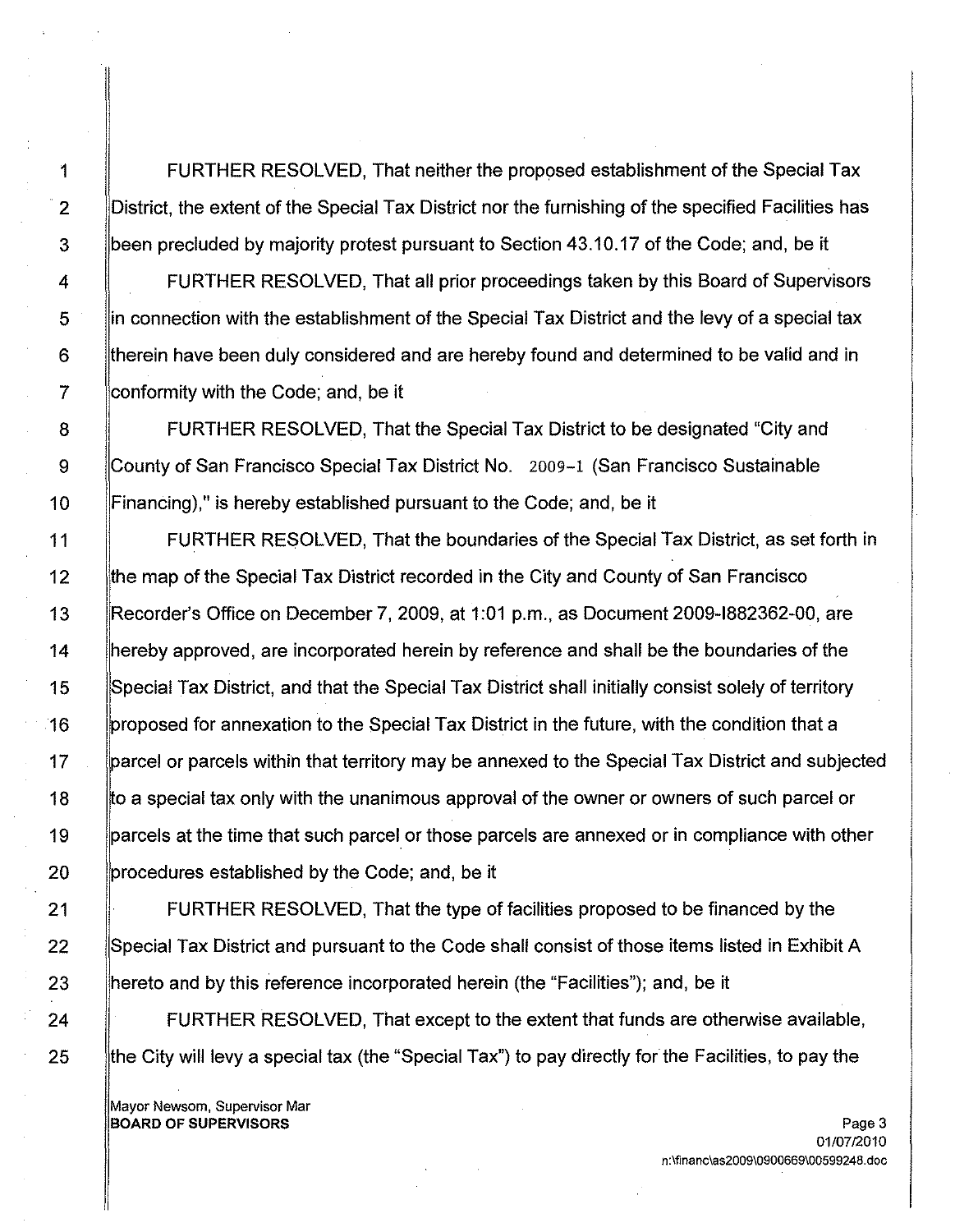1 principal and interest on bonds of the City issued to finance the Facilities and/or to make lease 2 | payments on any lease used to finance the Facilities; and, be it

3 FURTHER RESOLVED, That the Special Tax will be secured by recordation of a 4 continuing lien against all real property in the Special Tax District that annexes to the Special 5 Tax District, will be levied annually within the Special Tax District, and will be collected in the 6 same manner as ordinary ad valorem property taxes, or in such other manner as this Board of 7 Supervisors or its designee shall determine, including direct billing of the affected property 8 **Nowners**; and, be it

9 FURTHER RESOLVED, That the proposed method of apportionment of the Special 10 Tax among the parcels of real property within the Special Tax District is described in Exhibit B 11 attached hereto and hereby incorporated herein (the "Method of Apportionment"). Pursuant to 12 Section 43.10.17 of the Code, the rate or rates of the Special Tax applicable to a parcel or 13 parcels in the Special Tax District shall be specified in the unanimous approval described in 14 **the following paragraph relating to such parcel or parcels or in compliance with other** 15 procedures established by the Code; and, be it

16 FURTHER RESOLVED, That the Special Tax shall be levied on a parcel or parcels in 17 Ithe Special Tax District only with the written unanimous approval (each, a "Unanimous" 18 Approval") of the owner or owners of each parcel or parcels to their annexation to the Special 19 Tax District or in compliance with other procedures established by the Code, without any 20 **Frequirement for further public hearings or additional proceedings. The Unanimous Approval** 21 Shall be in substantially the form and substance of the Unanimous Approval attached hereto 22 As Exhibit C, or such other form authorized by the Director of the Office of Public Finance; 23  $\parallel$  and, be it

24 **FURTHER RESOLVED, That the Special Tax on any parcel or parcels shall not be** 25 **levied in the Special Tax District after the fiscal year set forth in the Unanimous Approval for** 

Mayor Newsom, Supervisor Mar BOARD OF SUPERVISORS And the state of the state of the state of the state of the state of the state of the state of the state of the state of the state of the state of the state of the state of the state of the state of th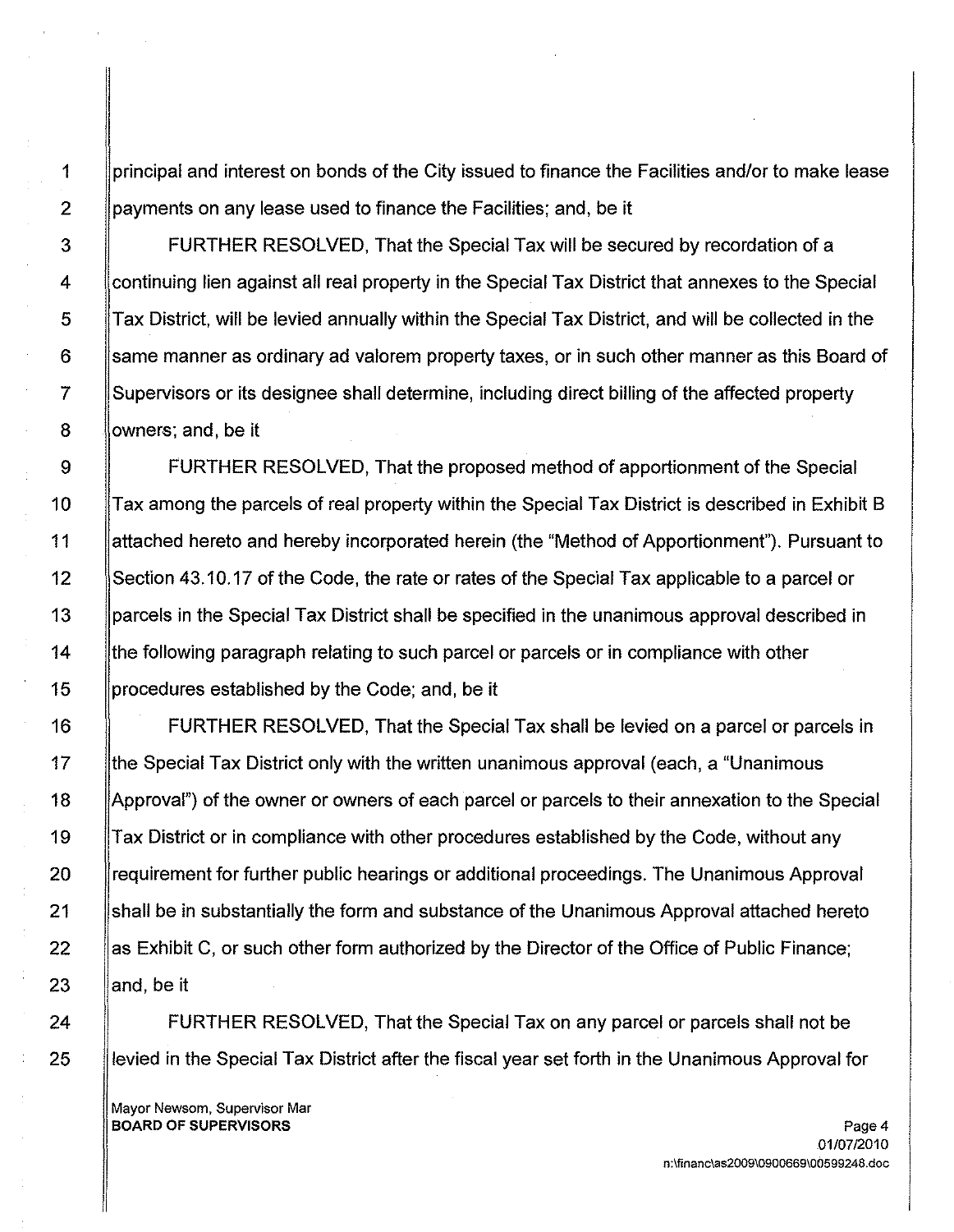1 such parcel or parcels or in compliance with other procedures established by the Code, 2 except that a Special Tax that was lawfully levied in or before the final tax year and that 3 Femains delinquent may be collected in subsequent years. Under no circumstances shall the 4 Special Tax levied against any parcel in the Special Tax District to be used for private 5 residential purposes be increased as a consequence of delinquency or default by the owner of 6 any other parcel or parcels within the Special Tax District by more than 10%; and, be it

7 FURTHER RESOLVED, That the Director of the Office of Public Finance of the City 8 and County of San Francisco, 1 Dr. Carlton B. Goodlett Place, City Hall, Room 336, San 9 Francisco, CA 94102, (415) 554-5956, is the officer of the City who will be responsible for 10 preparing annually a current roll of Special Tax levy obligations by assessor's parcel number 11 and who will be responsible for estimating future Special Tax levies pursuant to the Code; 12  $\parallel$  and, be it

13 FURTHER RESOLVED, That upon recordation of a notice of Special Tax lien pursuant 14 **the Section 3114.5 of the Streets and Highways Code of California, a continuing lien to secure** 15 each levy of the Special Tax shall attach to all nonexempt real property in the Special Tax 16 District and this lien shall continue in force and effect until the Special Tax obligation is 17 **prepaid and permanently satisfied and the lien canceled in accordance with law or until** 18 collection of the tax by the City ceases, and that Pursuant to Section 43.10.17 of the Code, a 19 | notice of special tax lien shall not be recorded against any parcel or parcels in the Special Tax 20 District without the unanimous approval of the owner or owners of such parcel or parcels' 21 annexation to the Special Tax District or in compliance with other procedures established by 22 the Code, at which time the notice of special tax lien shall be recorded against such parcel or 23 parcels as set forth in Section 53328.3 of the Act; and, be it

24 **FURTHER RESOLVED, That in accordance with the Code, the annual appropriations** 25 | ilimit, as defined by subdivision (h) of Section 8 of Article XIII B of the California Constitution,

Mayor Newsom, Supervisor Mar **BOARD OF SUPERVISORS** Page 5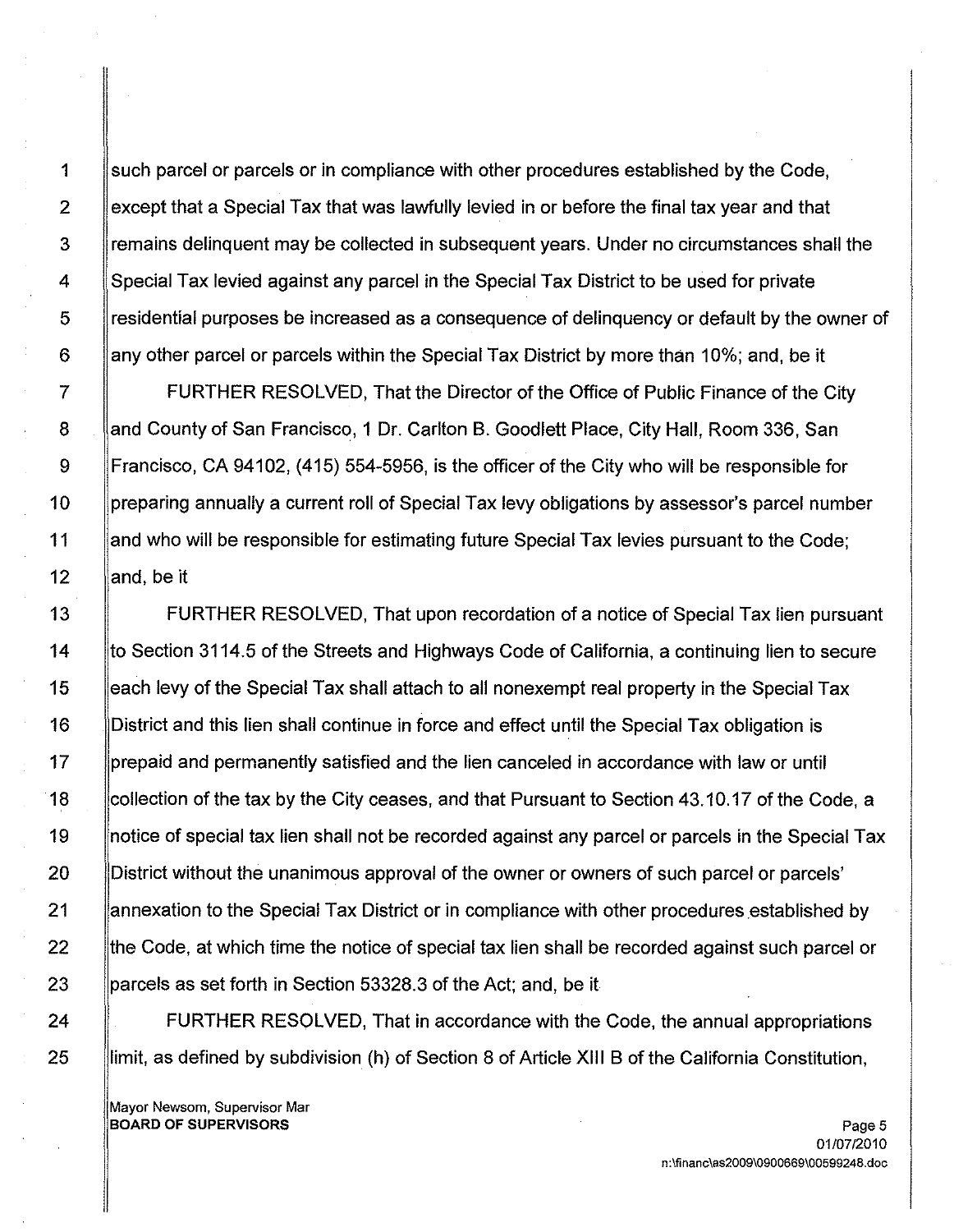1 **of the Special Tax District is hereby preliminarily established at \$150,000,000, and pursuant** 2  $\parallel$  to Section 43.10.17 of the Code, the appropriations limit for the Special Tax District shall be 3 specified and approved by the Unanimous Approval of the owner or owners of each parcel or 4 | parcels at the time that such parcel or parcels are annexed to the Special Tax District or in 5 compliance with other procedures established by the Code. No additional hearings or 6 **procedures are required, and such Unanimous Approval shall be deemed to constitute a** 7 unanimous vote in favor of the appropriations limit, and the proposition shall be adjusted in 8 Accordance with the applicable provisions of the Code; and, be it

9 FURTHER RESOLVED, That pursuant to Section 43.10.17 of the Code, in lieu of 10 approval pursuant to an election held in accordance with the procedures set forth elsewhere 11 lin the Code and in Sections 53326, 53327, 53327.5 and 53328 of the Act, the appropriations 12 limit for the Special Tax District, the applicable rate, method of apportionment and manner of 13 Collection of the Special Tax and the authorization to incur bonded indebtedness for the 14 Special Tax District shall be specified and approved by the Unanimous Approval of the owner 15 or owners of each parcel or parcels at the time that such parcel or parcels are annexed to the 16 Special Tax District or in compliance with other procedures established by the Code. No 17 **additional hearings or procedures are required, and such Unanimous Approval shall be** 18 deemed to constitute a unanimous vote in favor of the appropriations limit for the Special Tax 19 District, the authorization to levy the Special Tax on such parcel or parcels and the 20 authorization to incur bonded indebtedness for the Special Tax District; and, be it

21 FURTHER RESOLVED, That pursuant to Section 43.10.19 of the Code, in connection 22 with the annexation of a parcel or parcels to the Special Tax District pursuant to the alternate 23 And independent procedure set forth in Section 43.10.17 of the Code and the conduct of an 24 election on the proposition to authorize bonded indebtedness pursuant to the alternate and 25 independent procedure set forth in Section 43.10.18 of the Code, the City may, without

Mayor Newsom, Supervisor Mar BOARD OF SUPERVISORS AND RESERVED FOR A SERIES AND RESERVED FOR A SERIES OF SUPERVISORS AND RESERVED FOR A SERIES OF SUPERVISORS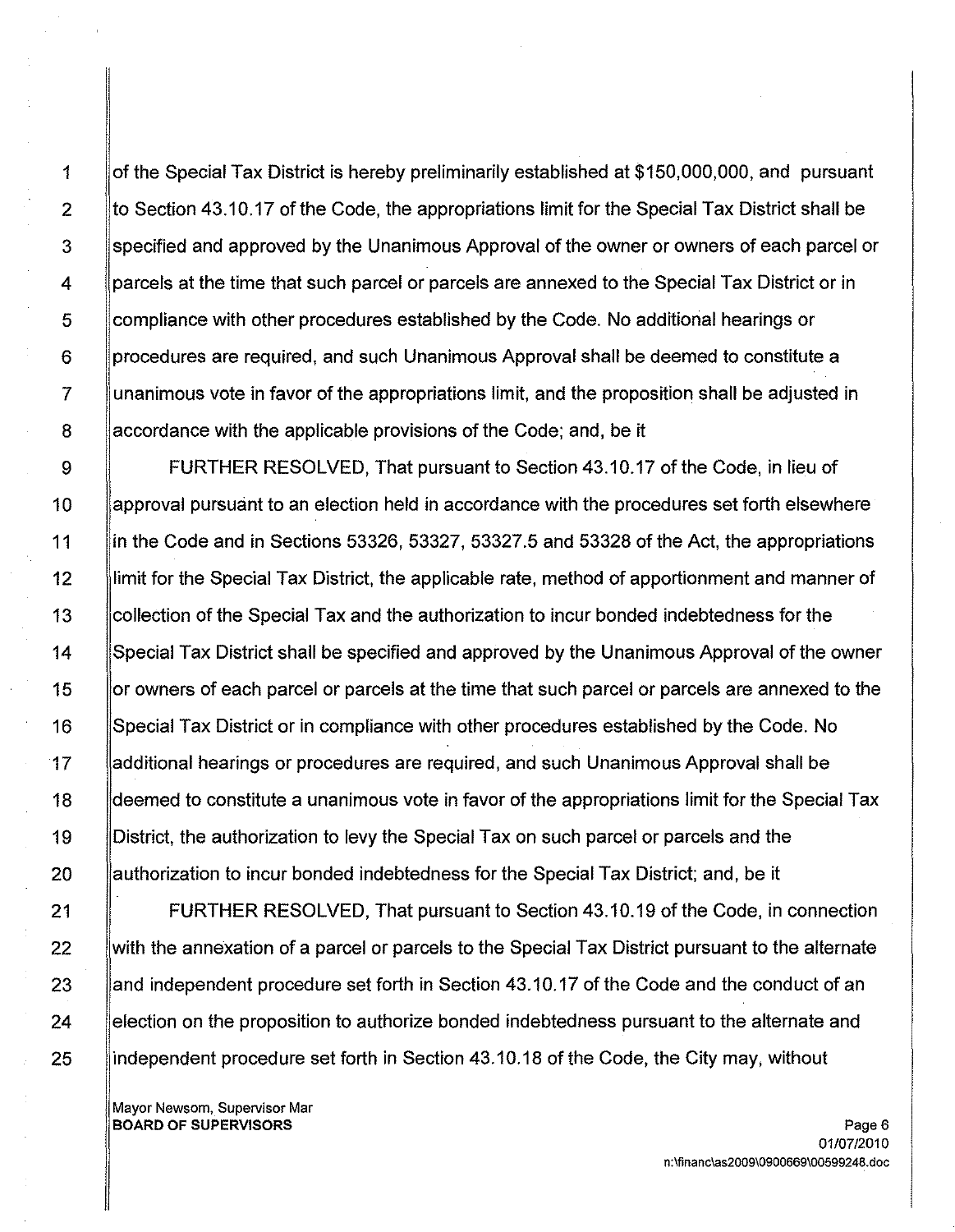1 additional hearings or procedures, designate a parcel or parcels as an improvement area 2 within the Special Tax District, and each improvement area will be known as "Improvement 3 Area No. of City and County of San Francisco Special Tax District No. 2009-1 (San 4 Francisco Sustainable Financing)," after the designation of a parcel or parcels as an 5 | improvement area, all proceedings for approval of the appropriations limit, the rate, method of 6 apportionment and manner of collection of special tax and the authorization to incur bonded 7 indebtedness for such parcel or parcels shall apply only to the improvement area. The City 8 may incur indebtedness payable solely from special taxes levied on property in the 9 improvement area; and, be it

10 FURTHER RESOLVED, That this resolution shall take effect upon its adoption.

APPROVED AS TO FORM: 12 | DENNIS J. HERRERA, City Attorney

14  $\parallel$  By: (See File for Signature) MARK D. BLAKE 15 Deputy City Attorney

> Mayor Newsom. Supervisor Mar BOARD OF SUPERVISORS Page 7